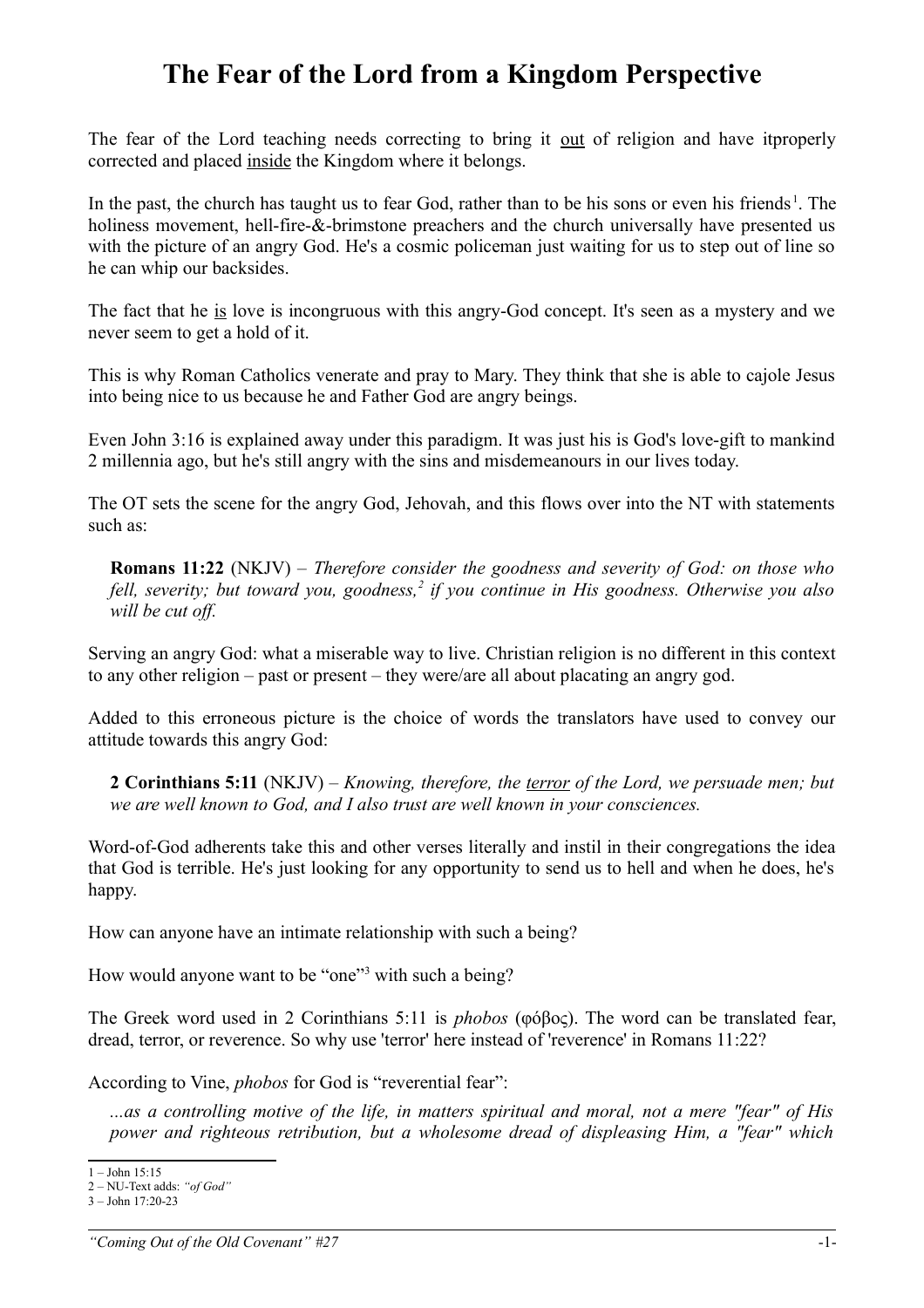*banishes the terror that shrinks from His presence, Rom. 8:15, and which influences the disposition and attitude of one whose circumstances are guided by trust in God, through the indwelling Spirit of God, Acts 9:31; Rom. 3:18; 2 Cor. 7:1; Eph. 5:21 (RV, "the fear of Christ"); Phil. 2:12; 1 Pet. 1:17 (a comprehensive phrase: the reverential "fear" of God will inspire a constant carefulness in dealing with others in His "fear"); 3:2,15; the association of "fear and trembling", as e.g., in Phil. 2:12, has in the Sept. a much sterner import, e.g., Gen. 9:2; Exod. 15:16; Deut. 2:25; 11:25; Ps. 55:5; Isa. 19:16;* [4](#page-1-0)

The same word is used of Herod's feared of John the Baptiser.<sup>[5](#page-1-1)</sup> Was Herod terrified of John? Or was he respectfully fearful of this 'holy' man?

The terror of the Lord **does not** engender sonship. Instead, this is what it produces in believers – prostrate servants or slaves.



We are royalty and royals acknowledge seniority but do not prostrate before them.



<span id="page-1-1"></span><span id="page-1-0"></span>4 – Vine's Expository Dictionary of New Testament Words (www.menfak.no/bibelprog/vines?word=%AFt0001014) 5 – Mark 6:20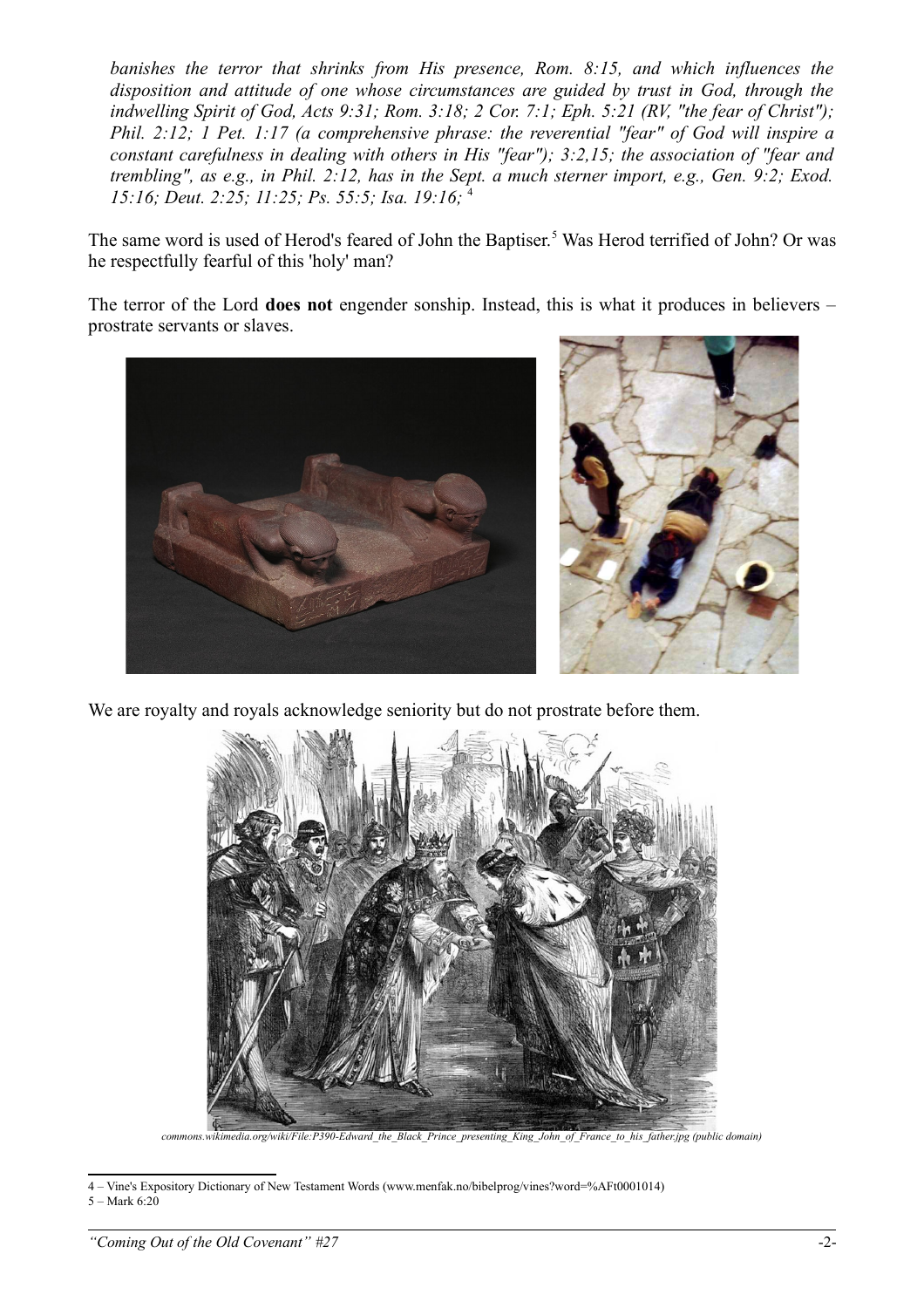We are sons of the Most High God a we are free to come into Father's presence any time. We are free to come into the presence of our brother and King also.

As Kingdom sons we have a lot of liberty that others don't have. Because we are family we can do the following in the spirit:

- Access the King without bowing
- Sit on a chair in Father's throne room
- Hold Father's hand as a young son
- Sit on Father's lap
- Lean against Jesus' breast

As incomprehensible as that may seem, here's what occurred when a non-believer had a near-death experience:<sup>[6](#page-2-0)</sup>

*This was how I understood God, this was how I was taught God was, was this really, really nice guy – Jesus, loved me and cared about me, and when I was a little boy I prayed to Him, and you know, "Help me, I'm scared", you know, stuff like that. And I really felt like it was my only shot. I mean, this is either going to work or it's going to be what I think it's going to be, which is this darkness and torment forever. So I called out, "Jesus, please help me", and with that, light came into the darkness, came upon me, hands and arms, this beam of light reached down and touched me, and when He touched me, all of my gore, which was much more profound than I had known, it was very gross, kind of just slowly dissolved away and I became whole and intact.*

*That was very secondary to what His touch did which was eternally it filled me with His love, which there is no possible way to describe that, because it is far more intense than any human experience of love. I mean, if I took my mother's love and multiplied it by a hundred or a thousand times, that might be somewhat like His love was. And His hands went under me, while I'm feeling this healing and love, and He lifted me up without any effort and embraced me and He held me. I just wanted to be held by Him because this may sound strange, but I also knew that He liked me very much. This love wasn't like this abstract sentimental thing, it was like He knew me and He liked me and He cared about me even though I had been very very mean to Him for my entire adult life. And I was aware that I had utterly and completely rejected Him, and He was going, "That's okay, that's okay, don't worry about it. You're all right, you're all right, I'm here now".*

*When I asked all the questions that I could think of to ask, even making up questions just to perpetuate the fun of being with Jesus and these people, because it was like wonderful, you know getting all this attention, I'm getting all this information, and I have retained all that, that whole thing. I just wanted that to go on forever, but when I couldn't think of anything more to ask, I asked the one question that had been troubling me for a long time, which was I said as a statement, "I'm ready to go to heaven". Jesus said, "No, you've got to go back to the world and try to do what you were created to do in the first place". So we had a huge argument, and I'm here to tell you that I argued as strongly with Jesus as I possibly could, for me to go to heaven, and He persuaded patiently and kindly and with good reasons why that wasn't going to happen and I was going to come back here. And it was a really interesting conversation because – I have to fall back on this stuff all the time in my life when I get discouraged, depressed, lose my way, I go back to the things that He said, try and restore myself, to explain to myself and re-energise myself of why I'm here.* 

*Ultimately He persuaded me that I was going back to go back and that's all there was to it, and*

<span id="page-2-0"></span><sup>6 –</sup> Transcript of a section of an interview with L.A. Marzulli: "Watchers 4" DVD, chapter 9 'The Near Death Experience'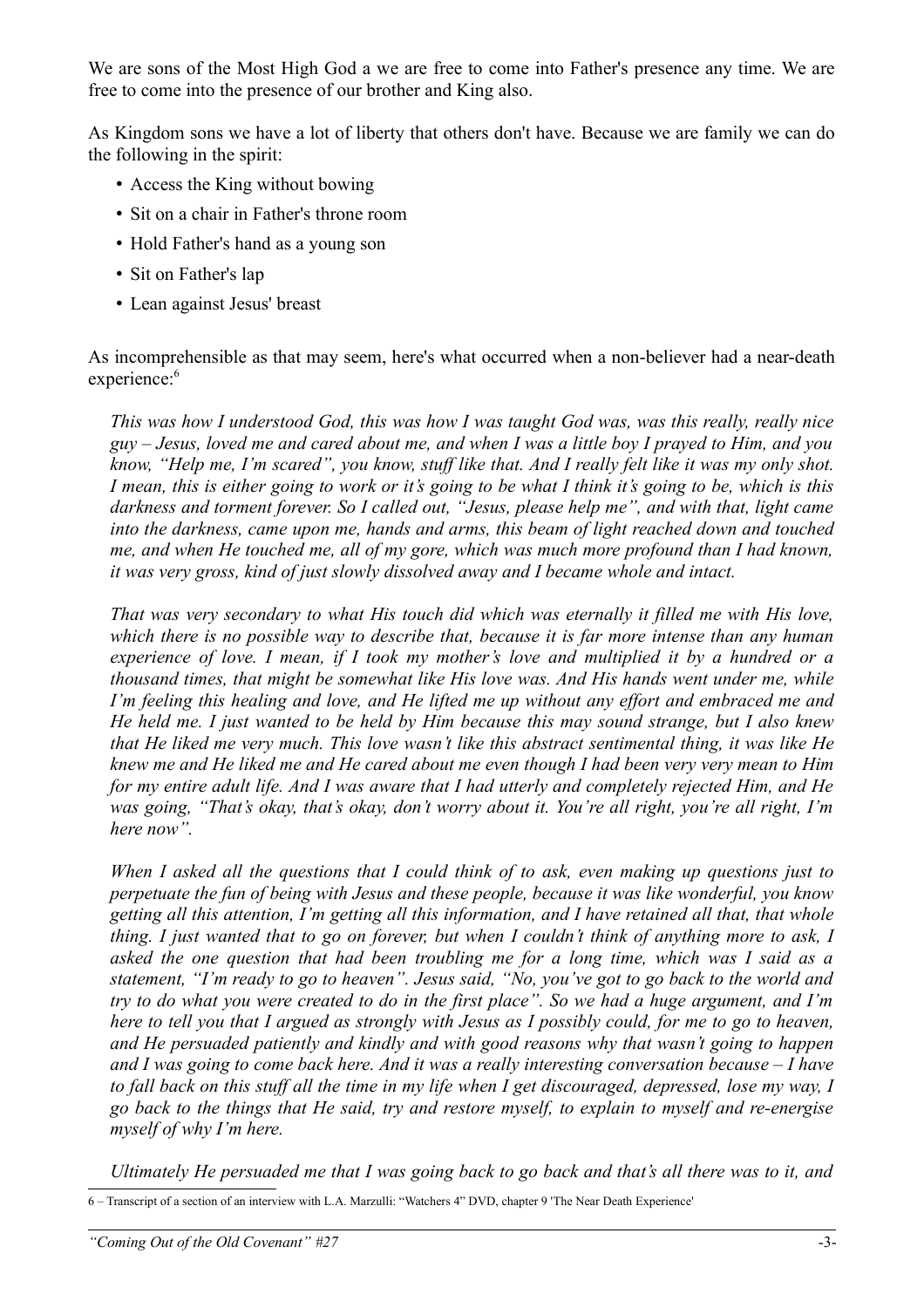*so I agreed to that, and when I agreed to that, there was no transition, I was just very rudely back in the bed...*

Notice what occurred while this man was in a pre-hell holding area:

- 1. **He was rescued and sent back to life on Earth when he called out to Jesus** What happened to the theology that evil people are punished unmercifully once they make their choice before they die? Kills that idea doesn't it.
- 2. **He was shown great love in that pre-hell environment** This contracts the terrible God who just wants to punish the evil doers.
- 3. **He was consoled in that pre-hell environment** Like a tender mother, Jesus settled him there. Notice he didn't shake his finger at him as say, "You got what you deserved, fella".
- 4. **Jesus liked him as a person** He was liked for who he was sins and all. The holiness proponents declare that God only likes God-fearing, perfectly righteous people. Kills that idea also.
- 5. **He argued with God** If you are terrified in the presence of God, you won't think of arguing with him. How can a person be allowed to contend with God like that? Only friends, family and favoured-ones would be allowed to. Whoops, there goes another theology.

What an amazing encounter. But it's not the only one you can hear about.

Ian Clayton<sup>[7](#page-3-0)</sup> records<sup>[8](#page-3-1)</sup> his experience of being translated in the spirit<sup>[9](#page-3-2)</sup> to a beach where he rumbled in the surf with Lord Jesus for a considerable period of time.

Rumbling with Jesus is not something a person experiences due to the "terror of the Lord". This is what friends<sup>[10](#page-3-3)</sup> do. This what mates<sup>[11](#page-3-4)</sup> do.

Actually, Ian's experience is similar to Jacob wrestling with the Lord<sup>[12](#page-3-5)</sup> when he was tested and renamed Israel. In Jacob's case, he wasn't translated anywhere – as far as we can tell from the OT.

Of course, there are bible verses telling us to fear God. There's no denying that.

**Luke 12:5** (NKJV) – *But I will show you whom you should fear: Fear Him who, after He has killed, has power to cast into hell; yes, I say to you, fear Him!*

*Phobeo<sup>[13](#page-3-6)</sup>* (GK) is used in this verse. In the passive voice<sup>[14](#page-3-7)</sup> it means to be alarmed, in awe, revere.<sup>[15](#page-3-8)</sup>

The same Greek word is used in the previous verse, but it refers to men:

**Luke 12:4** (NKJV) – *"And I say to you, My friends, do not be afraid of those who kill the body, and after that have no more that they can do.* 

Interestingly, *phobeo*, is also used to describe a wife's attitude towards her husband:

<span id="page-3-0"></span><sup>7 –</sup> sonofthunder.org

<span id="page-3-1"></span><sup>8 – &</sup>quot;Out of the Deep" conference, session 3 (December 2014 in Maleny, Queensland) [MP3 audio]

<span id="page-3-2"></span><sup>9 –</sup> Like John did during his revelation of Lord Jesus (Revelation 4:1)

<span id="page-3-3"></span><sup>10 –</sup> John 15:15

<span id="page-3-5"></span><span id="page-3-4"></span><sup>11 –</sup> Australian slang for 'best friends' 12 – Genesis 32:22-30 (Church bible teaching has this as a fight with an angel, but that's not what really happened. More on that at a later date.)

<span id="page-3-6"></span><sup>13 –</sup> Derived from *phobos*

<span id="page-3-7"></span><sup>14 – &</sup>quot;to put to flight" (see A, No. 1), in the NT is always in the Passive Voice (Vine: www.menfak.no/bibelprog/vines?word=%AFt0001014)

<span id="page-3-8"></span><sup>15 –</sup> Strong's definition